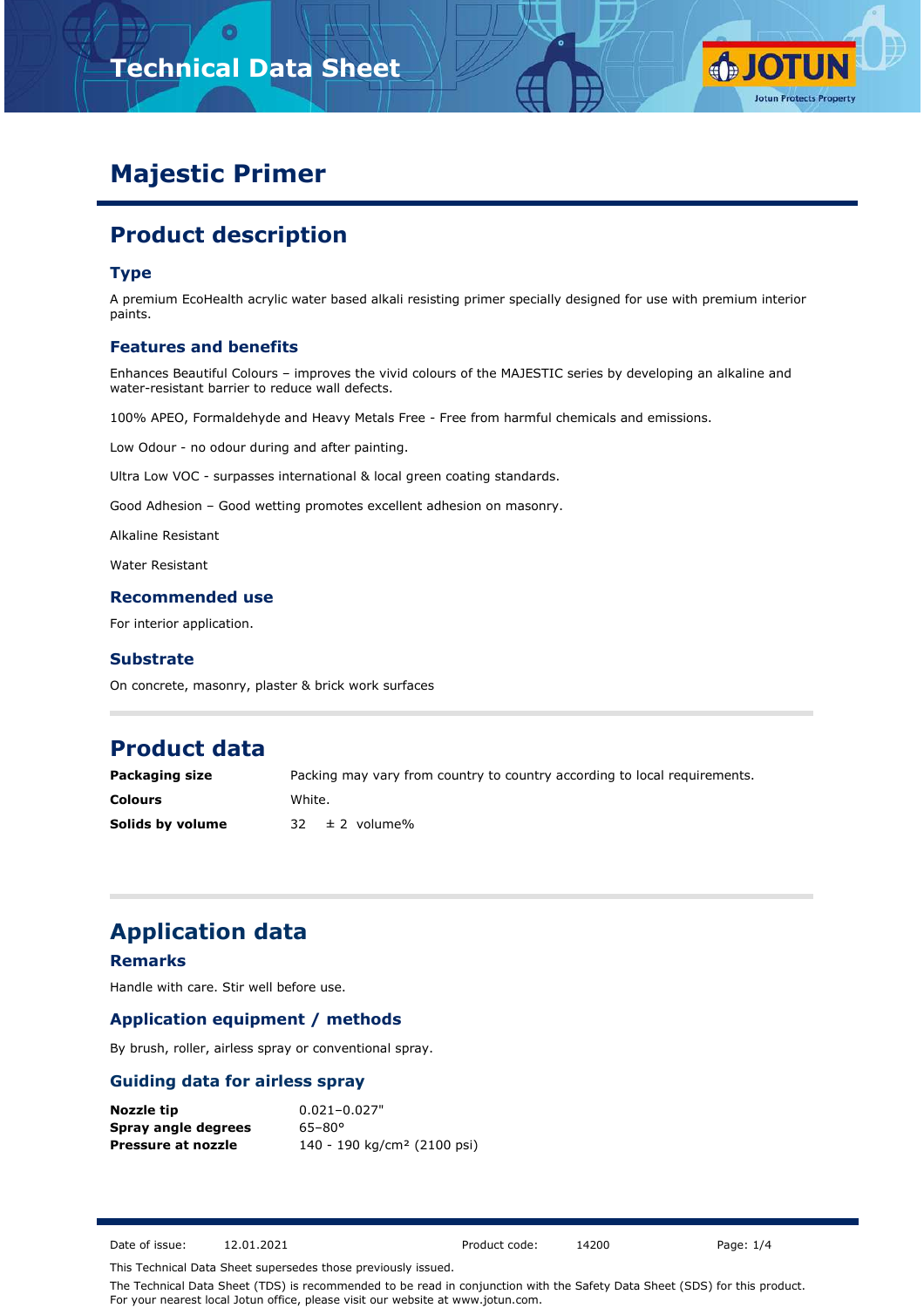

#### **Spreading rate per coat**

**Theoretical** 8 m²/l - 10.7 m²/l

Spreading rate depends on film thickness applied, type of texture, surface porosity, imperfections, temperature, wastage during painting etc.

#### **Recommended film thickness per coat**

| Wet |  | 94 µm - 125 µm |  |
|-----|--|----------------|--|
| Dry |  | 30 µm - 40 µm  |  |

Film thickness will vary and are calculated as an average.

#### **Thinner**

Water

#### **Dilution**

The paint is ready to use after proper stirring. If thinning is required, water may be added up to a maximum of 5%.

#### **Conditions during application**

The temperature of the substrate should be minimum 10  $^{\circ}$ C and at least 3  $^{\circ}$ C above the dew point of the air, measured in the vicinity of the substrate. Good ventilation is usually required in confined areas to ensure proper drying.

#### **Drying times**

Drying times are generally related to air circulation, temperature, film thickness and number of coats, and will be affected correspondingly. The figures given in the table are typical with:

Good ventilation (Outdoor exposure or free circulation of air)

Typical film thickness

One coat on top of inert substrate

The given data must be considered as guidelines only. The actual drying time and time before recoating may be shorter or longer, depending on the ambient temperature, film thickness, ventilation, humidity, underlying paint system, requirement for early handling and mechanical strength etc.

1. Recommended data given is, for recoating with the same generic type of paint.

2. In case of multi-coat application, drying times will be influenced by the number and sequence and by the total thickness of previous coats applied.

3. The surface should be dry and free from any contamination prior to application of the subsequent coat.

| The drying time is measured by stated values:<br>Relative Humidity (RH) 50 % |        |          |                |
|------------------------------------------------------------------------------|--------|----------|----------------|
| Substrate temperature                                                        | 10 °C. | - 23 °C. | 40 °C.         |
| Surface (touch) dry                                                          | 2 h    | 1 h      | 0.5h           |
| Hard dry                                                                     | 4 h    | 2 h      | 1 <sub>h</sub> |
| Dry to over coat, minimum                                                    | 4 h    | 2 h      | 1 <sub>h</sub> |

### **Directions for use**

#### **Surface preparation**

The substrate must be sound, clean, dry and free from dust, oil, grease, laitance etc. All traces of form release agents/curing agents must be removed. A light sanding with suitable abrasive material is recommended before application. Any resulting dust/loose particles must be removed.

Always make sure that moisture level of the wall is below 16% (when measuring with protimeter) and pH below 11 before painting.

If the substrate is new concrete, allow at least 28 days curing before painting.

Date of issue: 12.01.2021 Product code: 14200 Page: 2/4

This Technical Data Sheet supersedes those previously issued.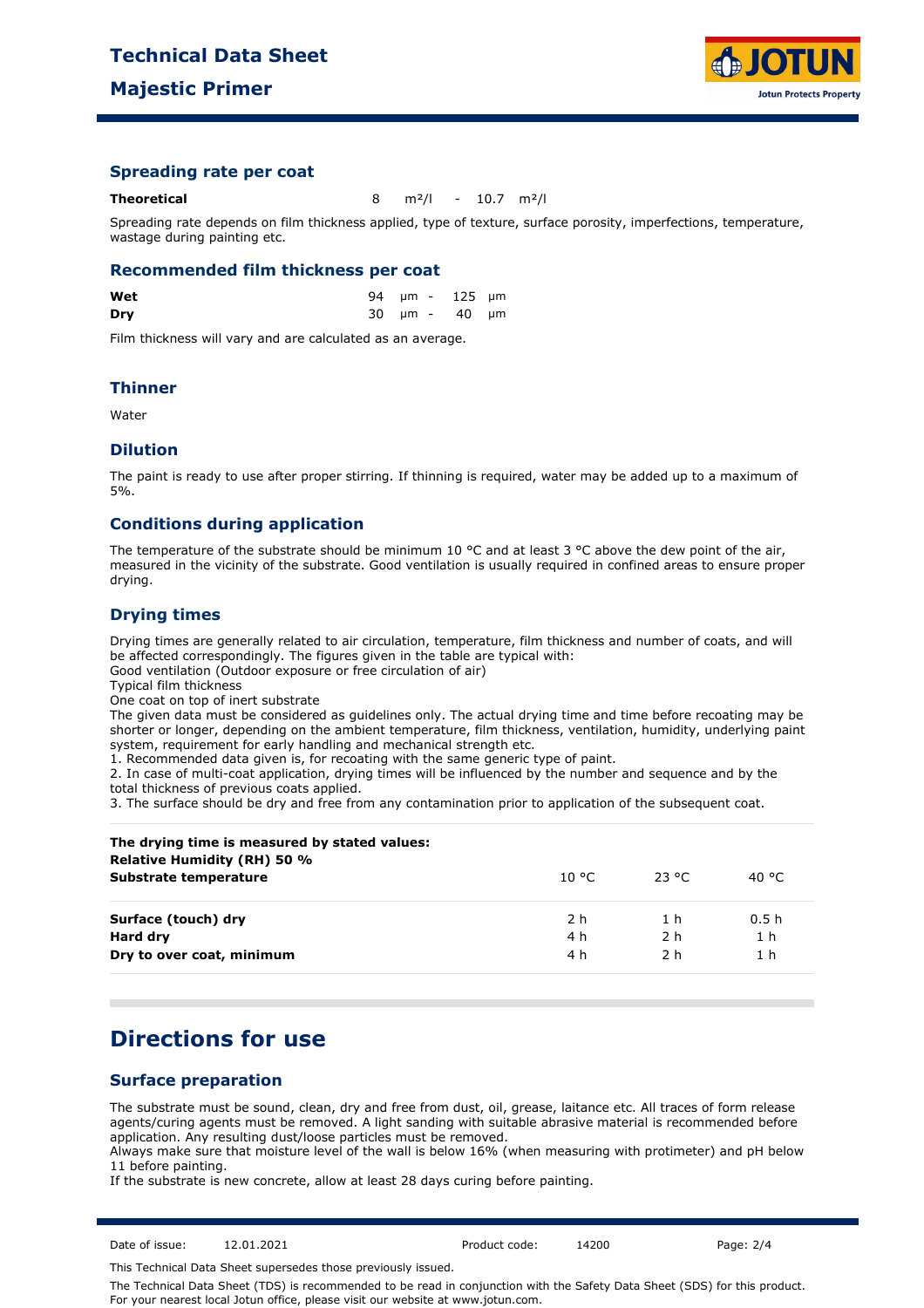

### **Recommended paint system**

#### **Primer**

Majestic Primer : 1 coat

#### **Topcoat**

Majestic series : 2 coats

#### **Storage**

The product must be stored in accordance with national regulations. Keep the containers in a dry, cool, well ventilated space and away from sources of heat and ignition. Containers must be kept tightly closed. Handle with care.

#### **Disposal of waste**

### **Environmental labelling**

### **Green Building Standards**

This product contributes to Green Building Standard credits by meeting the following specific requirements:

LEED®v4 (2013)

EQ credit: Low emitting materials

- VOC content for Primers, Sealers and Undercoaters (100 g/L) (CARB(SCM)2007 and emission 0,5-5 g/L (CDPH method 1.2).

MR credit: Building product disclosure and optimization

- Material Ingredients, Option 2: Material Ingredient Optimization, International Alternative Compliance Path - REACH optimization: Fully inventoried chemical ingredients to 100 ppm and not containing substances on the REACH Authorization list – Annex XIV, the Restriction list – Annex XVII and the SVHC candidate list. - Environmental Product Declarations. Product-specific Type III EPD (ISO 14025;21930, EN 15804).

BREEAM® International (2016)

- Hea 02 School classroom: VOC emission ((ISO 16000-series (2006) or CDPH method 1.1 (2010)) and the VOC content for primers (15 g/L).

- Mat 01: Product-specific Type III EPD (ISO 14025;21930, EN 15804).

BREEAM® International (2013)

- Hea 02: VOC content for Pimers WB (30 g/L) (EU Directive 2004/42/CE).

Additional certificates and approvals may be available on request.

## **Certificates**

Complies to Singapore Green Label

Date of issue: 12.01.2021 Product code: 14200 Page: 3/4

This Technical Data Sheet supersedes those previously issued.